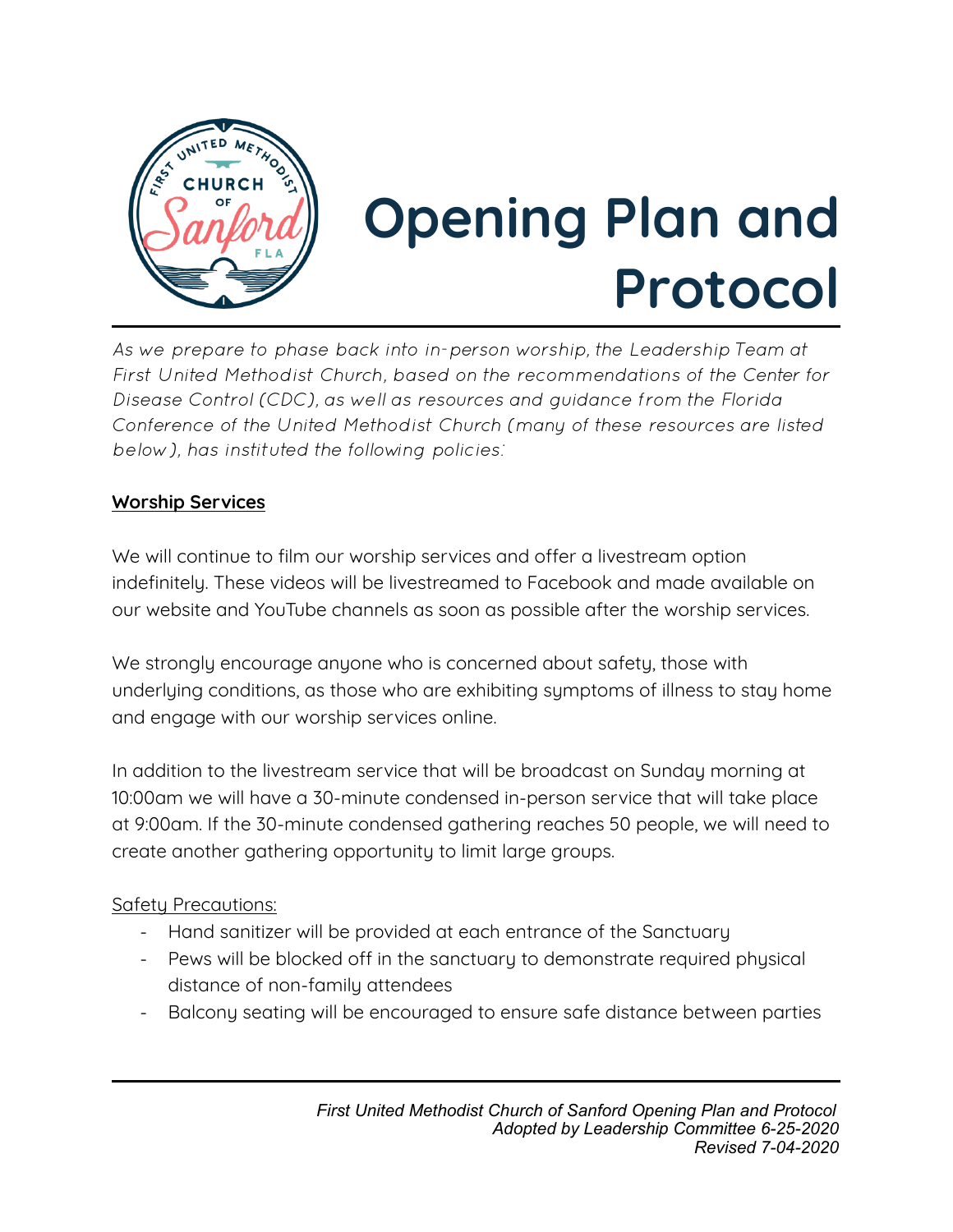- Quality of air filters will be increased in Sanctuary and doors will be kept open during services to increase air circulation
- Masks will be required for all in person, inside gatherings
- Because of its extraordinarily high risk of transmission, there will be no congregational singing inside
- We will eliminate the greeting line
- We will not pass the offering plate. Rather, offerings can be placed in a stationary plate or sent via the website or through the mail
- We will not pass out bulletins. Instead, bulletins will be place in each seat prior to the service and are to be taken out and thrown away
- We will minimize shared surfaces including hymnals and pew Bibles.
- We will Incorporate the screen and projector to display scripture readings and other necessary info or worship elements

## Singing:

- There is unfortunately a lot of research that has found congregational signing to be one of the most dangerous activities for the risk of spreading COVID-19. Therefore, we will be refraining from congregational signing in our in-person worship services inside. However, immediately following the close of the service, we will release folks to depart the sanctuary and sing a closing song together outside across the sidewalk, steps and/or at individuals' cars.
- Please find an article on the risks of group singing below: [https://](https://www.oca.org/reflections/misc-authors/what-covid-19-means-for-singing-in-church) [www.oca.org/reflections/misc-authors/what-covid-19-means-for-singing-in](https://www.oca.org/reflections/misc-authors/what-covid-19-means-for-singing-in-church)[church](https://www.oca.org/reflections/misc-authors/what-covid-19-means-for-singing-in-church)
- Obviously, we love to sing and so we will continue to seek out alternative means of gathering and singing like our Hymn Sing in the park so that we can find regular ways to sing safely together

# Masks

- We will require the use of masks for all indoor worship gatherings to protect our most vulnerable community members
- We will have masks available for you if you forget to bring one
- Pastors and liturgists must wear masks except in the times that they are speaking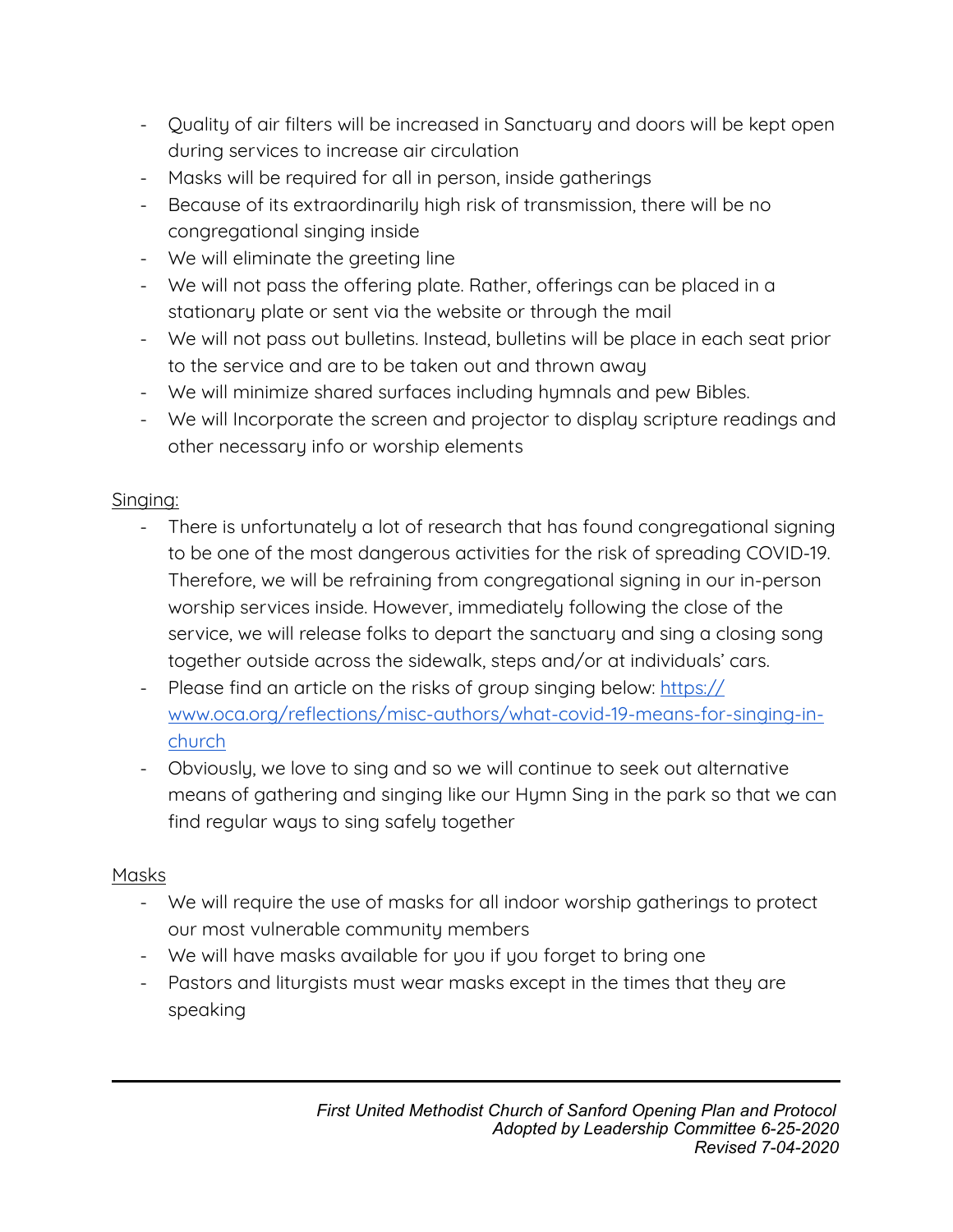- We see this as an act of hospitality. Since we know that COVID-19 can be spread asymptomatically, we wear the masks to protect our neighbors as well as ourselves.

# **Special services: Weddings and Funerals**

- Must abide by the same protocols of in-person gatherings above
- Masks required, no congregational singing (can use a musician or a soloist), physical distancing
- Please refer to "Conference Small Gathering Precautions and Guidelines" link below

# **Ofce Staf & Visitors**

- Office is open by appointment only. No drop ins to limit accidental overcrowding in a small space together. Please wear a mask when you enter to protect our high-risk staff which work in tight spaces.
- Staff is not required to wear masks when working at their desks in separate areas of the office (at least 6 feet apart).
- Staff meetings will be held outside as often as possible.
- If you must come into the office (money counters/check signers) we will have masks available if you forget yours.

# **Small Groups**

- 10 or less folks should be in the group unless prior discussion takes place with the pastors and/or the leadership team
- Please observe social distancing and agree to no singing together inside
- Speak with your small group leader to determine how you'll gather, either online or in person
- Please do not exceed a total of 7 people in the library, 12 in the Ware Classroom, 6 in the nursery and 20 in McKinley Hall
- All small groups must utilize disinfectant provided to wipe down used surfaces and door handles, as well as to wipe down door handles and light switches for restrooms used. All trash must be removed following the group's use and placed in the outside dumpster.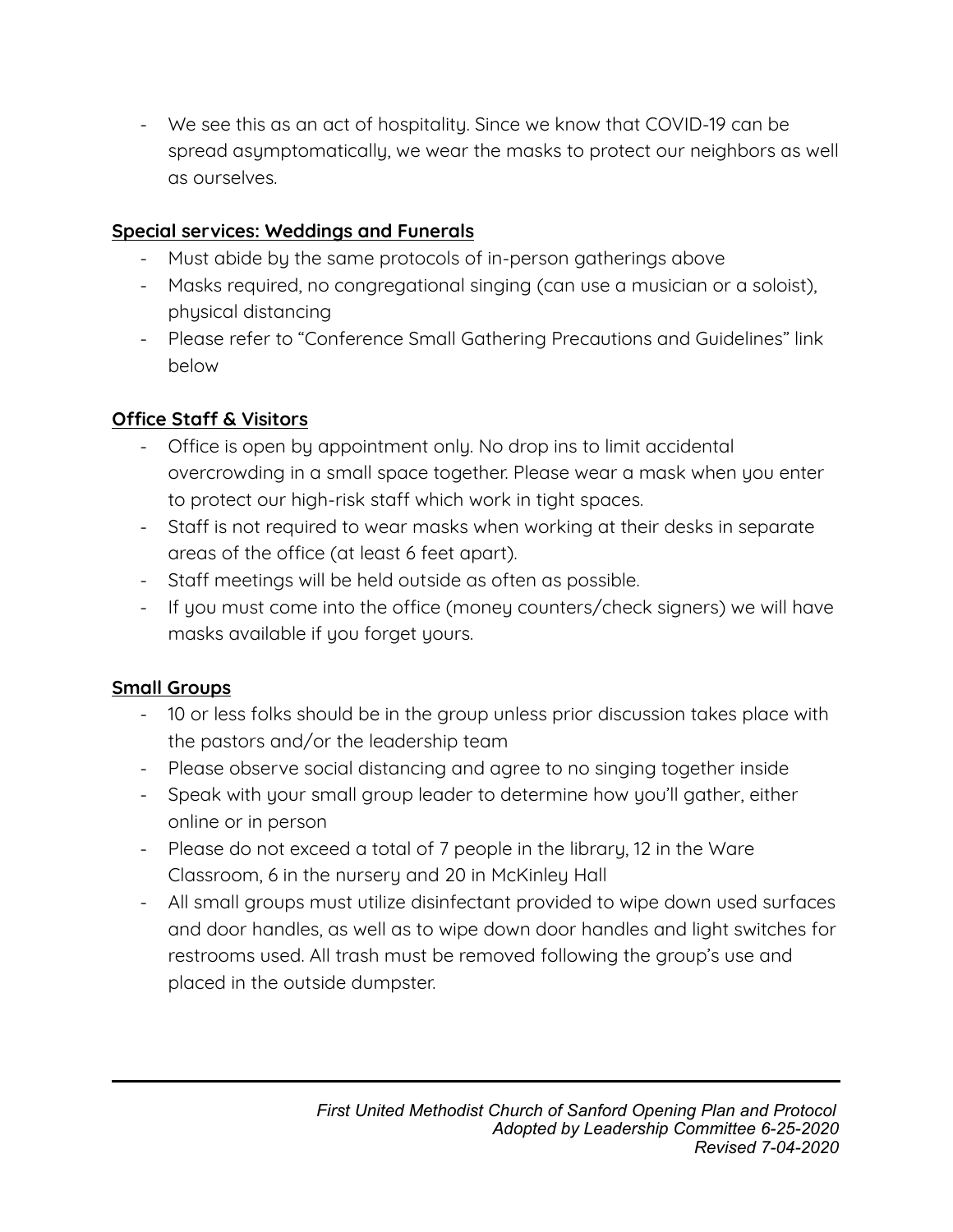## **Third Party groups**

- We have been in conversation with the third party groups that meet on our campus. Several of the recovery groups have fewer than 5 people and have agreed to observe the guidelines listed above.
- Any new or additional third party group are required to be approved through facilities use forms and will be approved on a case by case basis determined by the ability to fully abide by these guidelines

## **Meals**

- We will continue to host food distribution days on Friday (10a-12p) and Sunday (1p-3p) for those in our community in need of food assistance during this time. We ask that while in line, our guests observe 6 ft. of distance. All volunteers are required to wear masks and gloves during distribution. Hand sanitizer is available, and each guest receives food out of the alleyway doors without entering the building. The doors are propped open and surfaces are wiped down afterwards.
- Saturday Grace and Grits resumed its service on Saturday mornings. This will be done as a take away style with food being distributed out of the alleyway doors and no guests being allowed in the building.
- Wednesday evening and Sunday afternoon in person meals continue to be postponed indefinitely.

## **Resources and info:**

State and County info

- Florida Department of Health (fdoh.org) Report by County[:](http://ww11.doh.state.fl.us/comm/_partners/action/report_archive/county/county_reports_latest.pdf) [https://](https://experience.arcgis.com/experience/96dd742462124fa0b38ddedb9b25e429) [experience.arcgis.com/experience/96dd742462124fa0b38ddedb9b25e429](https://experience.arcgis.com/experience/96dd742462124fa0b38ddedb9b25e429)
- Seminole County Emergency Management website : [http://](http://seminolegis.maps.arcgis.com/apps/opsdashboard/index.html#/b2c25af87b9e460281ab0f160129d6ab) [seminolegis.maps.arcgis.com/apps/opsdashboard/index.html#/](http://seminolegis.maps.arcgis.com/apps/opsdashboard/index.html#/b2c25af87b9e460281ab0f160129d6ab) [b2c25af87b9e460281ab0f160129d6ab](http://seminolegis.maps.arcgis.com/apps/opsdashboard/index.html#/b2c25af87b9e460281ab0f160129d6ab)